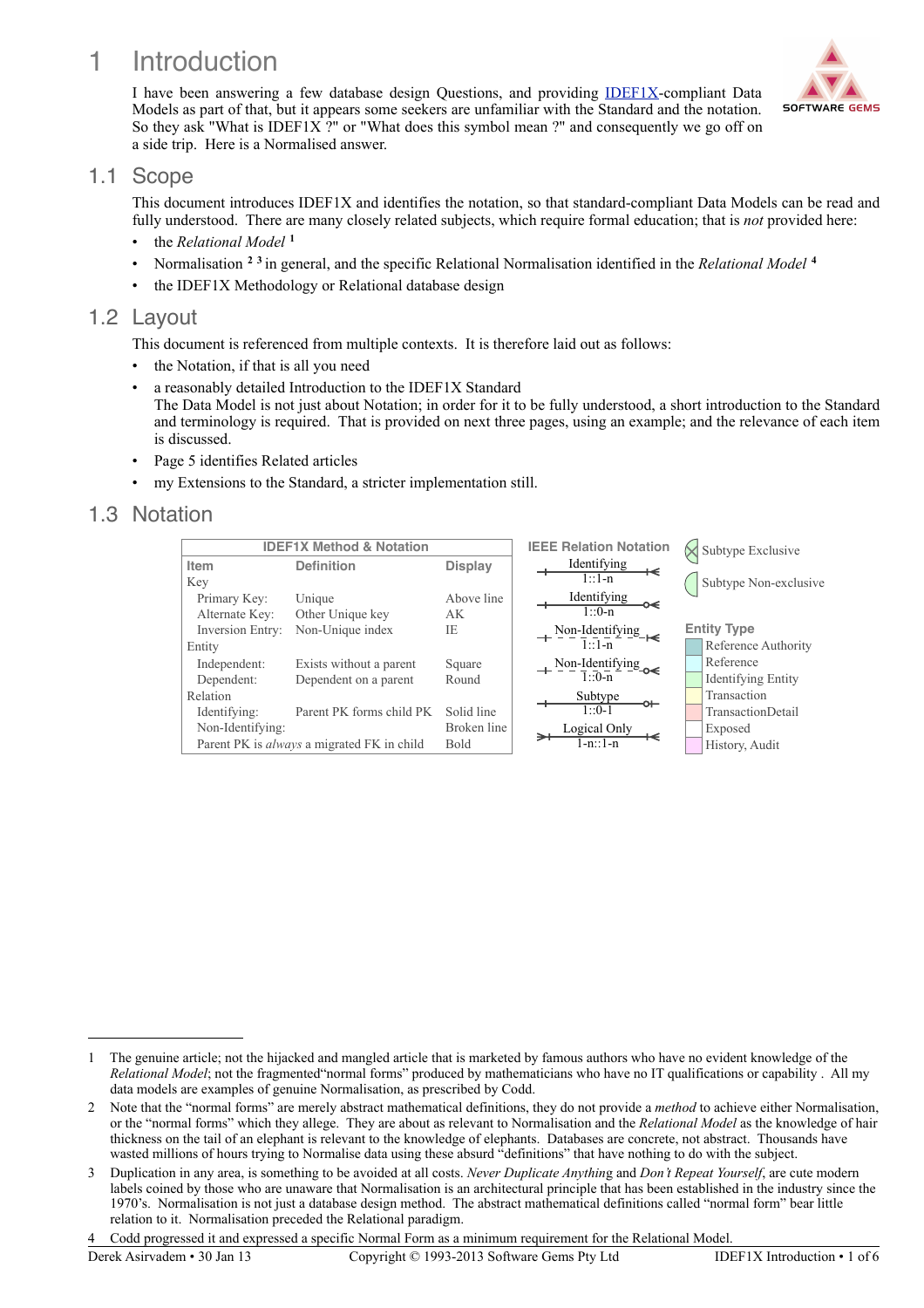# 1.4 Context & Purpose

• IDEF1X stands for **I**ntegrated **Def**inition **[5](#page-1-0)**, and belongs to a set of six such definitions, each of which is tightly constructed and integrated with the others **[6](#page-1-1)**. **1** is for Information Modelling, **1X** is for Relational Data Modelling.



- It is a stricter implementation of the *Relational Model* by Dr E F Codd. It is based on the theory and techniques invented by Codd (the RM) and Dr P P S Chen (the Entity Relation Model). The initial technique (methodology) was developed by R R Brown, T L Ramey and D S Coleman. It was progressed and developed to this diagrammatic form by Robert Brown in the early 1980s. I have used it exclusively since 1985.
- It is a **methodology**, specifically for modelling Relational databases.
- It was accepted and declared as a **standard** by National Institute of Standards & Technology (FIPS 184) in 1993. (IDEF0 may be used for Function Modelling.)
- It allows the data to be modelled:
	- in the **context** of the whole organisation
	- **independent** of the applications that use it
	- **completely** (exposing all complexities and subtleties).
	- using a **standard notation** (set of symbols) and nomenclature, so that all teams and users are served. This eliminates ambiguity, and ensures that the *complete* set of information (identified by the standard) is communicated in the *single* diagram.
- Competent use of the Methodology produces databases that are easy to change and extend, as well as easy to use, by users **[7](#page-1-2)** and future applications. The result is a more genuinely Relational database, which allows expansion, rather than replacement due to the limitations otherwise [8](#page-1-3).
- IDEF1X is widely accepted in organisations that require compliance to **Standards** (Government departments, US DoD, aircraft manufacturers, large banks). It is viewed as a mark of quality, a genuine Relational database.

# 2 Example

### College Enrolment (Simplified)



<span id="page-1-0"></span><sup>5</sup> It does not stand for ICAM, as that ever-changing study in mediocrity authored by the unqualified masses suggests at this present time. ICAM was indeed the first major, and ongoing, project to use it. It was first published under ICAM auspices, by the above authors.

<span id="page-1-1"></span><sup>6</sup> Data models and applications which are developed in isolation, lacking integration, are of course in a state of dis-integration.

<span id="page-1-2"></span><sup>7</sup> Unfortunately, these days many power users have more database skills than most developers.

<span id="page-1-3"></span><sup>8</sup> If the database needs to be "re-factored", by definition, it is not a Relational database; it is merely a data container for object classes, devoid of the power, speed and integrity of a Relational database. Unlike Relational Databases, these data heaps need to be changed whenever the object classes change.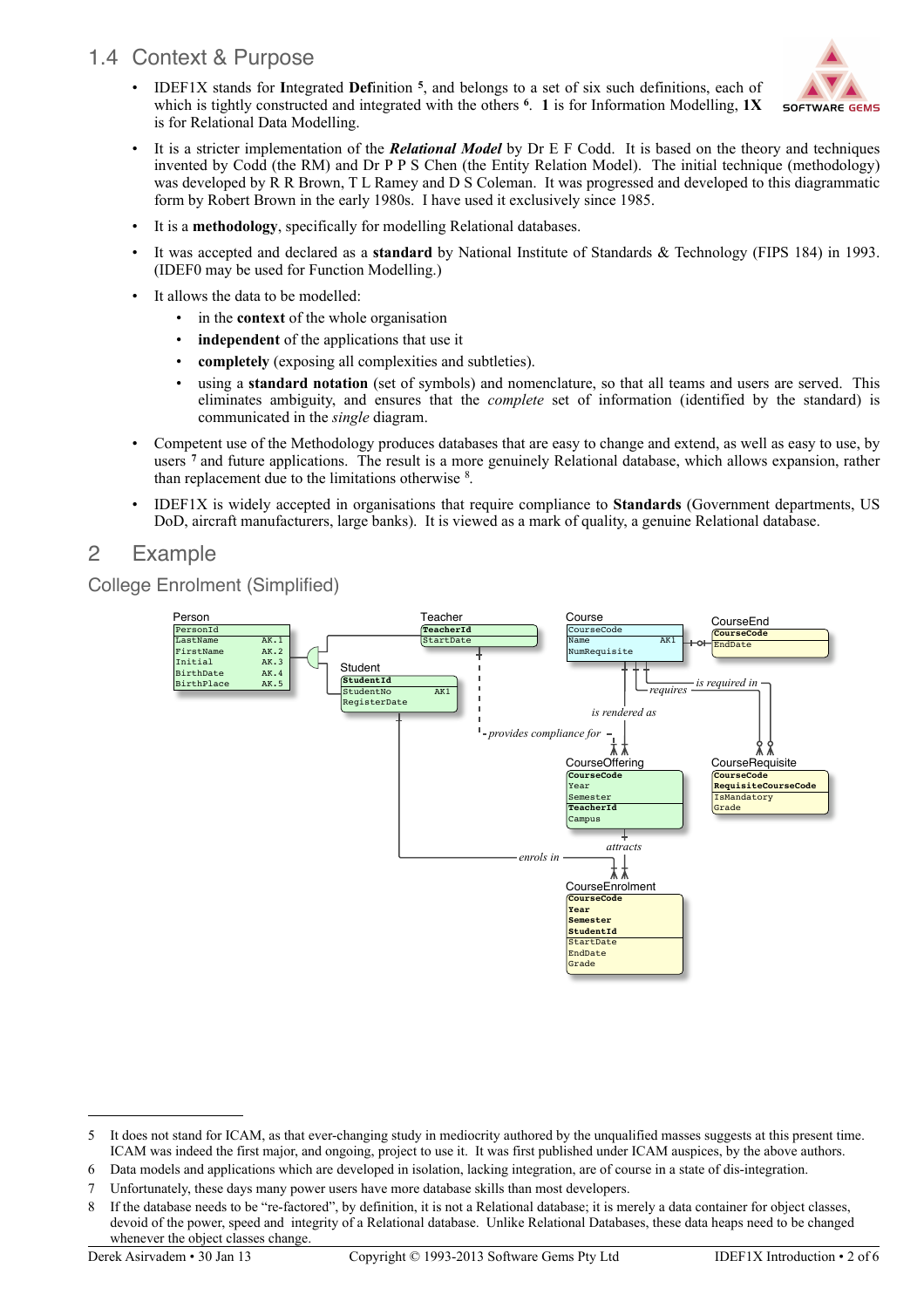# 3 Element

#### Entity



**Dependent** entities exist only in the context of an Independent parent; they have round corners.

#### Key

According to the RM, a **Key** is a single or multiple columns *of data* that uniquely identify a row, they are called **Identifiers**. Therefore IDENTITY values, GIDs, IDs, are not Keys, and they do not replace Keys.

- •A Key is equivalent to the entity and the entity is equivalent to the Key; it is important to understand this from the first step of modelling. The Person Key is the Person
- The **Primary Key** of each entity is above the line, in the prescribed order; the other Attributes are below.
- In the early modelling stages there may be several **Candidate Keys** (unique) for a table; as the model progresses to resolution, one of those is chosen as Primary; since the election is over, the remainder are no longer Candidates, they are **Alternate Keys**, shown as **AK**. Legal numbering is used to identify the separate indices, and the sequence of columns within each index.
- Of course, Primary Keys and Alternate Keys are UNIQUE and NOT NULL.
- Non-Unique indices which allegedly assist searches, are called **Inversion Entries**, shown as **IE**. Since such access yields more than one row, it is not a Key **[9](#page-2-0)** .

#### Relational Key

Consistent with the Relational Model, IDEF1X promotes the concept of **Relational Keys [10](#page-2-1)** (strong, natural, meaningful keys, that maintain context in the Data Hierarchy), and promotes their articulation in the resulting database.

- The methodology uses a formal approach to Identifiers, as prescribed by Codd, thus they are elevated; their meaning is preserved in the model; and Relational power is retained in the database .
- Relational Keys are made from the data; they are a natural product of genuine Normalisation.
- Compound or composite Keys (multiple columns) are ordinary fare in a Relational database, get used to it.

#### **Surrogate**

At some earlier stage of modelling, the Person table had the following structure:



The Primary Key is a good, natural, unique Relational Key or Identifier, and it cannot be dropped. When a table has many children, or *levels* or children, *and* the Primary Key is large (in bytes, not in number of columns), it is sensible to use a short identifier. Thus PersonId is added; it takes the place of the Primary Key; and the original Primary Key is deemed an Alternate Key (refer to the example above).

- By the definition of Key in the *RM*, it is not a Key by any means (it is not based on data; it is invisible to he user; etc); it is a Record Number, not a row iIdentifier. Commonly an IDENTITY column or GID,
- The term "surrogate key" is therefore grossly incorrect, but it is commonly used and commonly misunderstood. People naturally expect some of the qualities of a Key, and it has none. Incorrect naming guarantees confusion.
- As per the *RM*, the rows in a Relational table must be unique; that function requires a Key, and that Key cannot be removed. The RecordId cannot provide uniqueness of rows.
- RecordIds are physical row locators, they are not logical Keys.
- Therefore the RecordId such as PersonId is always an *additional* Key and index, causing additional overhead.
- RecordIds should be contemplated *after* Normalisation, which produces Relational Keys, one of which is the Primary Key, the position of which is usurped (not replaced); and not before **[11](#page-2-2)**.
- When a RecordId is implemented, the Relational (join) power between the table and all its children, and all the tables above the subject table in the Data Hierarchy, is lost. It breaks the **Access Path Independence Rule** in the RM, and therefore code relating the tables below the subject table, to tables above, must access the subject table to pick up the logical Keys that were lost. Therefore they must be chosen carefully, and they must be minimised **[12](#page-2-3)**.



<span id="page-2-0"></span><sup>9</sup> The term "non-unique key" is a contradiction; a key is an unique identifier; a non-unique unique identifier is an absurdity.

<span id="page-2-1"></span><sup>10</sup> That is a subject in itself, beyond the scope of this document. It is explicitly detailed in the *Relational Model*. The Relational Key is a requirement, not a desire; without Relational Keys, by definition, the data is not a Relational database. Without Relational Keys the Relational power, and performance is lost. Further, contrary to popular belief, many more indices and far more joins are required.

<span id="page-2-2"></span><sup>11</sup> Starting a data modelling exercise with surrogate keys on every perceived entity cripples the exercise, and eliminates the possibility of genuine Normalisation; it is a spreadsheet view of the universe, a developer's scratchpad, not a genuine analysis of the data. Such unnormalised data heaps then require (a) "de-normalisation", and (b) many more indices than Normalised databases do.

<span id="page-2-3"></span><sup>12</sup> In addition to crippling the modelling exercise, the use of surrogate keys on every table results in (c) eliminating the Relational (join) power between *every pair* of related tables. The resulting data heap is not Relational in any aspect; it requires (d) more joins (not less as the mythology suggests). There is no substitute for authentic Normalisation by a qualified modeller.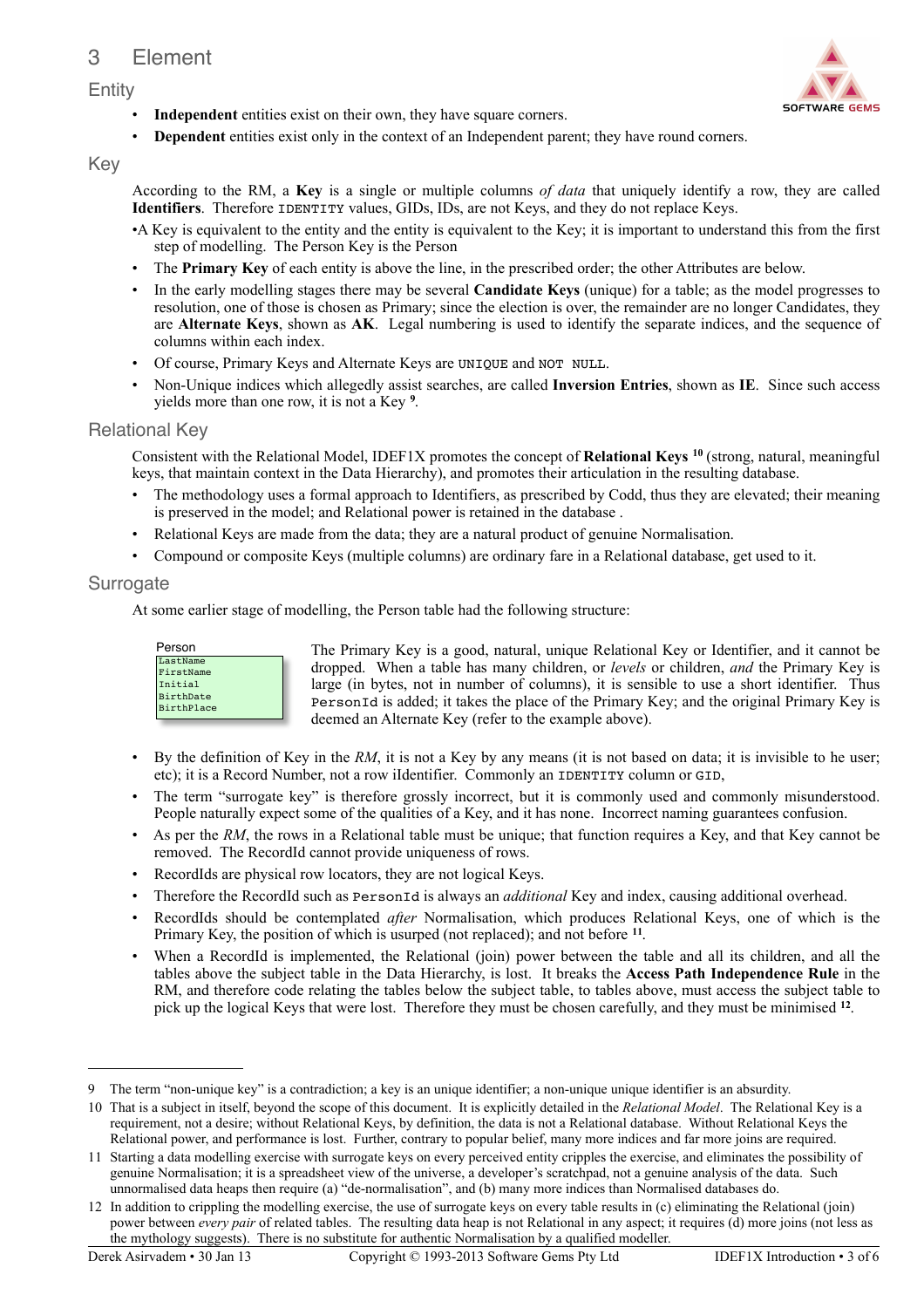#### Relation

• A child entity is *related* to a parent entity by migrating the Primary Key of the parent as a **Foreign Key** (reference) in the child; they are shown in bold font **[13](#page-3-0)**. Other modellers may show it as "FK".



- A Nullable Foreign Key or "optional parent", although permitted in IDEF1X, is a gross Normalisation error **[14](#page-3-1)**, which is easily eliminated by correct Normalisation. It is not allowed quality databases.
- There are two types of Relations, the difference is important:
	- **Identifying** Relations (solid lines) are those where the parent Primary Key is used to form the child PK; this is the essence of good Identifiers (Relational Keys). This continues the Data Hierarchy or context of the parent.
	- **Non-Identifying** Relations (broken lines) are those where they do not. The Data Hierarchy or context is discontinued.
- The *RM* and IDEF1X encourage the use of **Role Names** such as StudentId and TeacherId, which reflect the table name, or the restricted scope (domain) of the parent PK (PersonId). This adds meaning and further clarifies the model **[15](#page-3-2)**.
- The notation for Relations in IDEF1X is quite different to IEEE (crows feet), and it takes a bit of getting used to. Since the latter is more universally understood, it is often used instead **[16](#page-3-3)**.

#### Associative Table

- In the logical model, **many-to-many** Relations are acceptable, and they are drawn as Relations.
- In the physical model, these many-to-many Relations are implemented as **Associative Tables**, with a one-to-many Relation from each parent. The table consists *only* of the FKs to each parent; which forms its PK, and eliminates duplicates very nicely **[17](#page-3-4)**.
	- All many-to-many tables are not Associative tables. CourseEnrolment is not an Associative table, as it contains additional columns; it is an ordinary table, visible in the logical model.
	- It does however, reflect the fact that the student:: CourseOffering Relation is many-to-many. In some early stage of the model, it would have been a Relation, which was the association identified at the time, not a table. When the Student::CourseOffering columns were identified, and its location determined, the Relation was rendered as a table.

#### Verb Phrase

The Relations comprise some of the more fundamental Business Rules in the Data Model.

- The words on the Relations are called the **Verb Phrase**, it gives *meaning* to the Relation.
	- The entities are the *subjects* in the database, and the Relations are the *actions* that take place between the subjects, expressed as verbs. Hence the name Verb Phrase
	- It should be read from the parent to the child, as in: Course is rendered as CourseOffering and Every Teacher provides compliance for zero-or-many CourseOfferings.
- The **Cardinality** (zero, one, many) at the child end of the Relation indicates the singular or plural form.
- The Relation from the child to the parent can be identified by simply reversing the Verb Phrase (using sensible English, not literal reversal): CourseOffering is the rendering of one Course.
- When reading the Relations, the many-to-many tables between Identifying entities should be ignored; the Verb Phrase applies to the entity at the other end of the association (the original many-to-many Relation).
	- Read the Verb Phrase from one parent [through the many-to-many table] to the parent at the other end, as in: Student enrols in CourseOffering

Every CourseOffering attracts one-or-many Students (CourseEnrolment is read through).

<span id="page-3-0"></span><sup>13</sup> There is nothing in the parent that references the child. And implementing something that does, is a circular reference, a gross error.

<span id="page-3-1"></span><sup>14</sup> There are additional data and referential integrity violations. Normalisation prevents insanity.

<span id="page-3-2"></span><sup>15</sup> For a more complex example, refer to the [Advanced Data Model.](http://www.softwaregems.com.au/Documents/Documentary%20Examples/Order%20DM%20Advanced.pdf)

<span id="page-3-3"></span><sup>16</sup> An amendment where nothing is lost and something is gained, is an improvement. This amendment is accepted among IDEF1X practitioners. (If you suffer from the simplistic, black-or-white thinking that suggests such amendments are "non-compliant", note that condition prevents you from designing Relational databases, and this document is not for you.)

<span id="page-3-4"></span><sup>17</sup> An additional Id[iot] key, which is non-relational, and its index, are 100% redundant. Likewise, failure to identify that the two Foreign Keys are unqiue, will produce duplicates.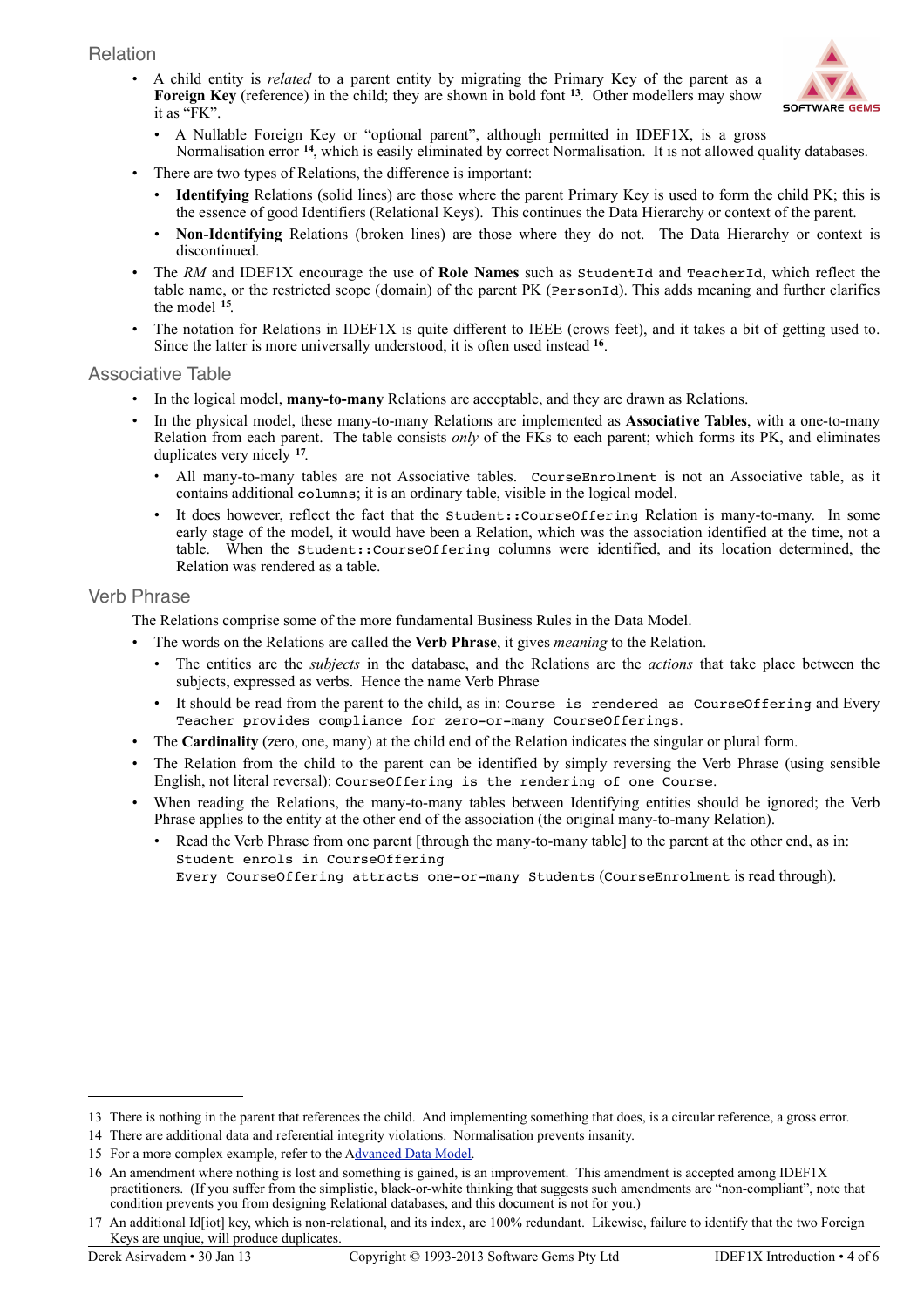#### Subtype

Subtypes are required in almost every database, but unfortunately they are not understood, and thus rarely implemented; hopefully there is enough information here to improve your databases. The several possible Subtype structures can be rendered with precision and completeness in IDEF1X, in which they are officially called **Categories**. However, since the later IEEE notation provides even more precision; it is used here **<sup>16</sup>**.



- The semicircle shows the *Relation* is a Subtype (one connection for the generic Type; one for each Subtype). If the symbol has an X through it, it is an Exclusive structure, otherwise it is Non-exclusive ('inclusive' has a different meaning).
- The Category cluster (everything connected to the semicircle) should be viewed as a single unit; this is the essence of the concept. The generic Type cannot exist without at least one Subtype.
- For each Subtype, there can be at most one row belonging to the generic Type.
- The Primary Key for every Subtype is the Primary key for the generic Type. Role names are called for here.

#### **Exclusive Subtype**

- For each generic Type, there must be one, and only one Subtype **[18](#page-4-0)**. Refer to the [Exclusive Subtype example](http://www.softwaregems.com.au/Documents/Student%20Resolutions/Anders%20DM.pdf)**.**
- A mandatory **Discriminator** column, which is located in the generic Type, identifies which Subtype it is.
- The Verb Phrase is always: Is One Of

#### **Non-exclusive Subtype**

- For each generic Type, there must be at least one, and possibly more Subtypes **<sup>18</sup>**. Refer to page 2**.**
- There is no Discriminator.
- The Verb Phrase is always: Is Any Of
- Note the difference between a Subtype (Student) and an optional column table (CourseEnd).
- Both Subtypes and optional column tables are the product of authentic Normalisation. Thus they:
	- eliminate Nulls in the database
	- support minimal and correct indexing: if Student and Teacher were not Normalised as Subtypes, their attributes would be located in Person; StudentNo would be Nullable, and its index would not be unique.

### 4 Related

- Generally, a good modelling tool is required to produce IDEF1X Data Models: each such tool allows you to exercise the Methodology; implements the Standard to varying degrees; and has its own features & impediments.
	- *[ERwin](http://erwin.com/)* is the only modelling tool that faithfully implements the standard, and allows a single integrated model.
- However, for those who understand the methodology and who can apply it without the assistance and constraint of a modelling tool, only a simple drawing tool is required. If you have an Apple Macintosh with *[OmniGraffle](http://www.omnigroup.com/products/omnigraffle/)*, you can erect IDEF1X-compliant Data Models quite easily, using my **IDEF1X Stencil**.
- A more complex IDEF1X-compliant [Advanced](http://www.softwaregems.com.au/Documents/Documentary%20Examples/Order%20DM%20Advanced.pdf) Data Model, comprising several pages, and demonstrating the Extensions, may be of interest. The document is fully enabled as a PDF: click on any shaded object to display its detail.

## 5 Extension

I am often asked, exactly what is it that I do, to make my Data Models so easy to comprehend. I implement three features in all my Data Models, which are technically outside the IDEF1X standard. They are a result of decades of *implementing genuine Relational databases (according to the* Relational Model *in its original un-perverted form) and my studies in cognitive science. I have also been influenced by the famous* Apple Style Guide*, since 1984.*

## 5.1 Hierarchical Layout

The Data Hierarchy is fundamental to the *Relational Model* **[19](#page-4-1)**. In fact, Codd's Relational Normalisation demands that the data is Normalised into a valid Data Hierarchy *first*, as a pre-requisite, before it can be Normalised *relationally* [20](#page-4-2). The Relational Key or Identifier is a product of such Normalisation.

<span id="page-4-0"></span><sup>18</sup> Such rules are implemented as Declarative Constraints in SQL in the database, and enforced by the server. The more detailed examples include full DDL and code. For Non-exclusive Subtypes, the permitted combinations can be declared (expand the code provided).

<span id="page-4-1"></span><sup>19</sup> It is noted that while practitioners with genuine knowledge of the *Relational Model*, and the IDEF1X Standard, maintain and support concepts that are central to the *RM*, many of the authors who have written books about the *RM* are evidently quite unaware of these central concepts. Therefore, the great body of material written "about the *RM"*, has very little to do with the genuine *RM.* The result is, the non-*RM* that is marketed is known as the *RM* (a crime of commission, fraud), and people are robbed of the benefit of the real *RM* (a separate crime of omission). Much like SQL is commonly known and judged by the non-SQLs, which are *not* SQL.

<span id="page-4-2"></span><sup>20</sup> A number of important Relational concepts and requirements, such as the Data Hierarchy; Hierarchical Normalisation; and Relational Normalisation are absent from the books that allege to be about the *Relational Model*. The mathematicians who define the unrelated and abstract "normal forms" have not figured it out in the forty three years that have passed.